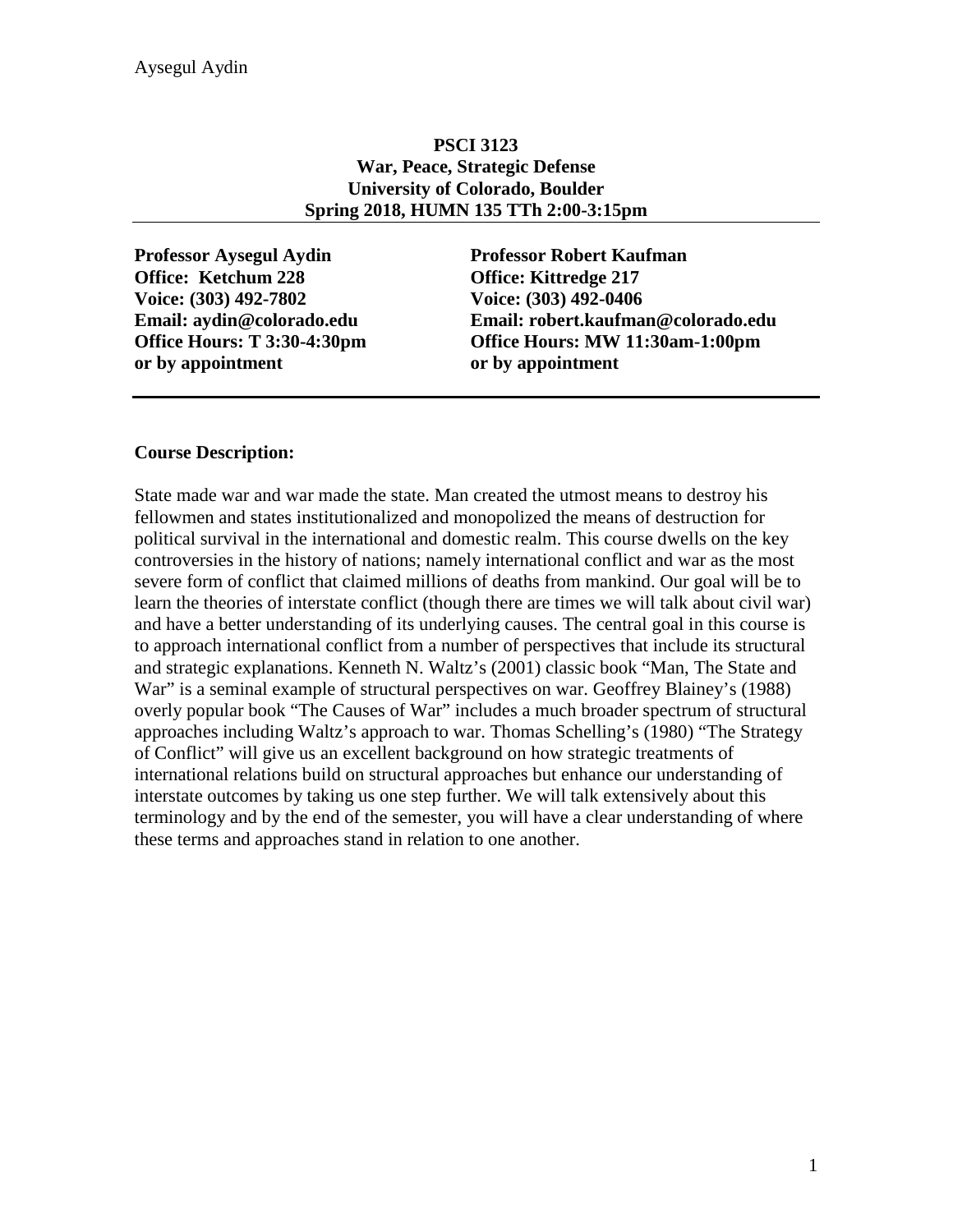# **Course Requirements:**

Grades for the course will consist of a midterm exam (25%), a final exam (25%), a quiz (15%), semester report (25%), and in-class participation (10%). Final letter grades will be determined using the following percentage scale: A=100-94, A-=93-90, B+=89-86, B=85- 82, B-=81-78, C+=77-74, C=73-70, C-=69-66, D+=65-62, D=61-58, D-=57-54, F=<54.

**(1) Exams:** Exams may consist of multiple choice, short answer and fill-in-the-blank type questions that draw on the readings, lectures and the discussion in class. Class notes and keywords will be posted D2L after lecture. You will be responsible from all the readings regardless of whether they are lectured in the classroom or not. All exams are cumulative. The quiz is scheduled to be held on February 15; the midterm, on March 15; and, the final exam, on the date announced by the University administration (please check the registrar's website). Make-ups for the exams will be possible ONLY if your absence on the exam day is due to health-related issues (a doctor's note –not appointment-- will be required) or religious obligations (in the latter case, the instructor should be informed early in the semester to make appropriate accommodations, see pg. 4 of the syllabus).

**(2) Semester Report:** You will write a 9-10 page (app. between 2,000 and 2,200 words) paper that focuses on one of the counterinsurgency wars from the list that will be provided on D2L. You are expected to upload an electronic copy of your paper to the dropbox on D2L by 5:00pm on May 4. A late paper will be penalized as 10% reduction in the paper grade for each day that it is late (includes weekends). Detailed paper guidelines will be announced later in the semester.

**(3)Attendance and Participation:** Students are expected to come to class on a regular basis, read the course material and contribute to the discussion in a reasonable manner. The material is supposed to be read before you come to class because they will constitute the core of the discussion. Active learning in the classroom requires active participation and participation requires that you read the material and try to get involved in the class discussion. 10% of your grade will be based on your contribution to in-class discussion.

# **Reading Material**

The books assigned for this course are available in the University Bookstore. The titles are:

Required:

- Blainey, Geoffrey. 1988. *The Causes of War.* New York, NY: Free Press. *3rd Edition.* ISBN 0-02-903591-0
- Waltz, Kenneth. 2001. *Man, the State and War: A Theoretical Analysis.* New York, NY: Columbia University Press. *Latest Edition.* ISBN 0-231-12537-2
- Kagan, Donald. 1996. *On the Origins of War and the Preservation of Peace.*  Knopf Doubleday. ISBN 9780385423755.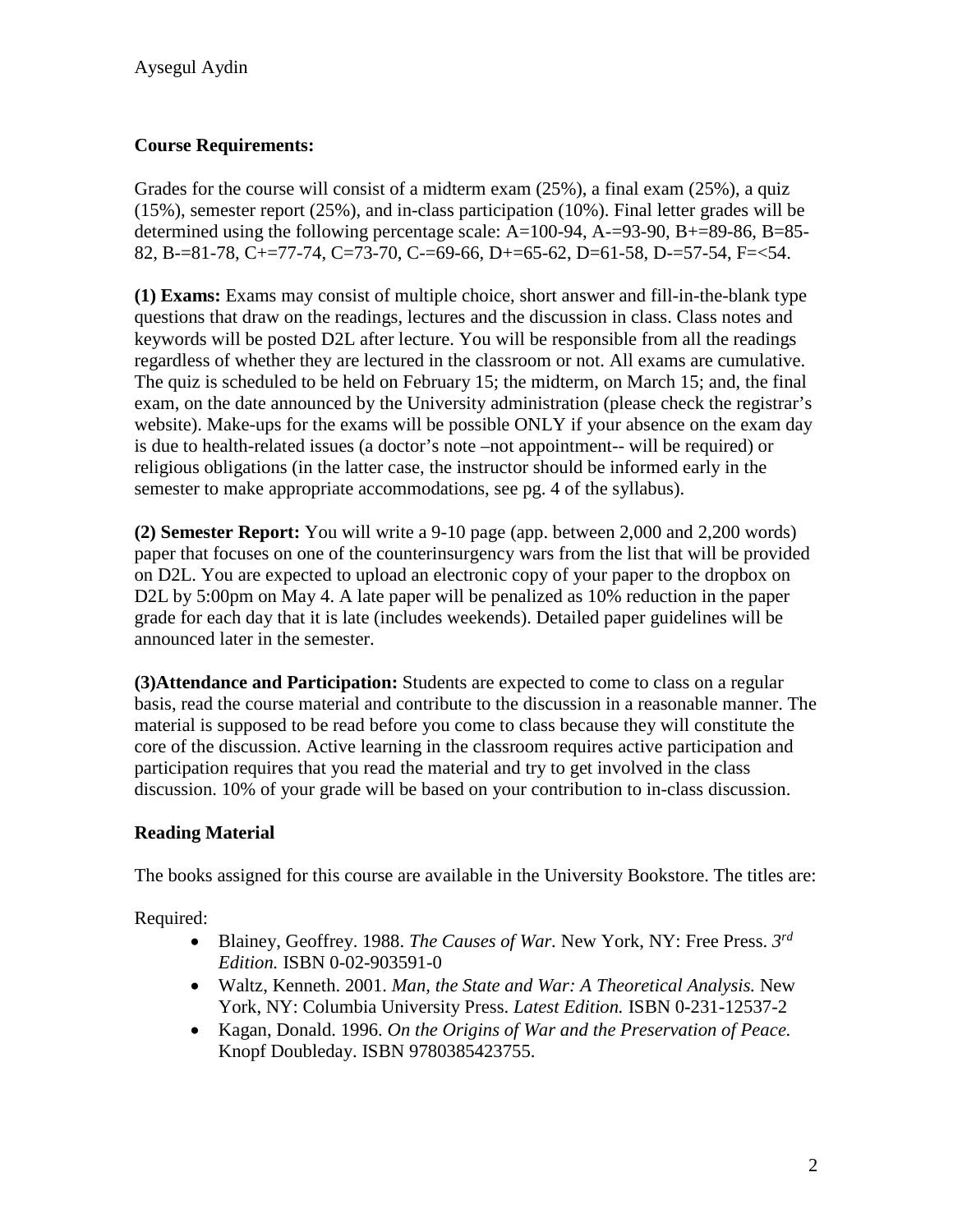Highly Recommended:

- Schelling, Thomas C. 1980. *The Strategy of Conflict.* Cambridge, Mass.; Harvard University Press. *Latest Edition.* 0-67408403103
- Betts, Richard. 2012. *Conflict after the Cold War*. Taylor&Francis. 4<sup>th</sup> Edition. ISBN 9780205851751.

Articles that the students are required to read will be posted on the course website on D2L.

# **Grade Appeals**

All grade appeals should be made in writing. If you believe that a grade you were assigned does not reflect your performance, you can dispute it. You will be asked to write a brief memo explaining why you should have received a higher grade on that assignment. This should be done within a week after the grade is announced. You can hand the memo and the related assignment to one of the instructors during their office hours or after lecture. We will respond to you in writing and address each of your concerns in detail.

# **Students with Disabilities**

According to the Americans with Disabilities Act, students with disabilities should ask for "reasonable and timely" accommodations. If you qualify for accommodations because of a disability, please submit to your instructors a letter from Disability Services in a timely manner (for exam accommodations provide your letter at least one week prior to the exam) so that your needs can be addressed. Disability Services determines accommodations based on documented disabilities. Contact Disability Services at 303-492-8671 or by e-mail at dsinfo@colorado.edu. If you have a temporary medical condition or injury, see Temporary Injuries under Quick Links at Disability Services website and discuss your needs with me or your TA.

# **Cheating and Plagiarism**

All students of the University of Colorado at Boulder are responsible for knowing and adhering to the academic integrity policy of this institution. Violations of this policy may include: cheating, plagiarism, aid of academic dishonesty, fabrication, lying, bribery, and threatening behavior. All incidents of academic misconduct shall be reported to the Honor Code Council (honor@colorado.edu; 303-735-2273). Students who are found to be in violation of the academic integrity policy will be subject to both academic sanctions from the faculty member and non-academic sanctions (including but not limited to university probation, suspension, or expulsion). Other information on the Honor Code can be found at http://www.colorado.edu/policies/honor.html and at

http://www.colorado.edu/academics/honorcode/

# **Religious Observances**

Campus policy regarding religious observances requires that faculty make every effort to reasonably and fairly deal with all students who, because of religious obligations, have conflicts with scheduled exams, assignments or required attendance. Students in this situation can ask for "reasonable and timely" accommodations. Please review the syllabus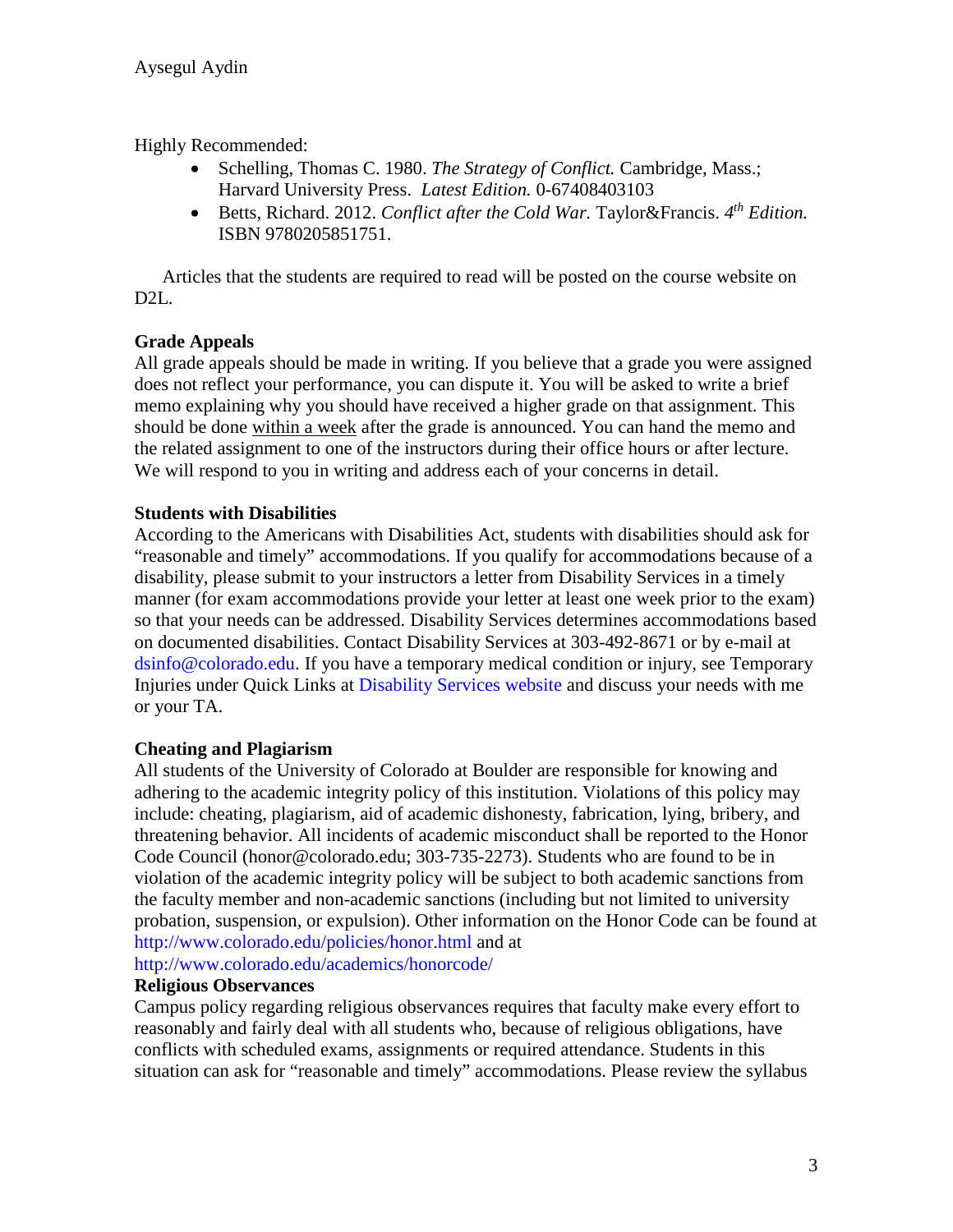closely and try to find out whether you have time conflicts with any of the assignments. We encourage you to do so in the first two weeks of the semester and inform us about your concerns either during our office hours or after lecture. Full details can be found at http://www.colorado.edu/policies/fac\_relig.html.

### **Classroom Behavior**

Students and faculty each have responsibility for maintaining an appropriate learning environment. Students who fail to adhere to such behavioral standards may be subject to discipline. Faculty have the professional responsibility to treat all students with understanding, dignity and respect, to guide classroom discussion and to set reasonable limits on the manner in which they and their students express opinions. Professional courtesy and sensitivity are especially important with respect to individuals and topics dealing with differences of race, color, culture, religion, creed, politics, veteran's status, sexual orientation, gender, gender identity and gender expression, age, disability, and nationalities. Class rosters are provided to the instructor with the student's legal name. We will gladly honor your request to address you by an alternate name or gender pronoun. Please advise us of this preference early in the semester so that we may make appropriate changes to my records. See polices at http://www.colorado.edu/policies/classbehavior.html and at http://www.colorado.edu/studentaffairs/judicialaffairs/code.html#student\_code.

### **Discrimination and Harassment**

The University of Colorado at Boulder Discrimination and Harassment Policy and Procedures, the University of Colorado Sexual Harassment Policy and Procedures, and the University of Colorado Conflict of Interest in Cases of Amorous Relationships policy apply to all students, staff, and faculty. Any student, staff, or faculty member who believes s/he has been the subject of sexual harassment or discrimination or harassment based upon race, color, national origin, sex, age, disability, creed, religion, sexual orientation, or veteran status should contact the Office of Discrimination and Harassment (ODH) at 303- 492-2127 or the Office of Student Conduct (OSC) at 303-492-5550. Information about the ODH, the above referenced policies, and the campus resources available to assist individuals regarding discrimination or harassment can be obtained at <http://www.colorado.edu/odh>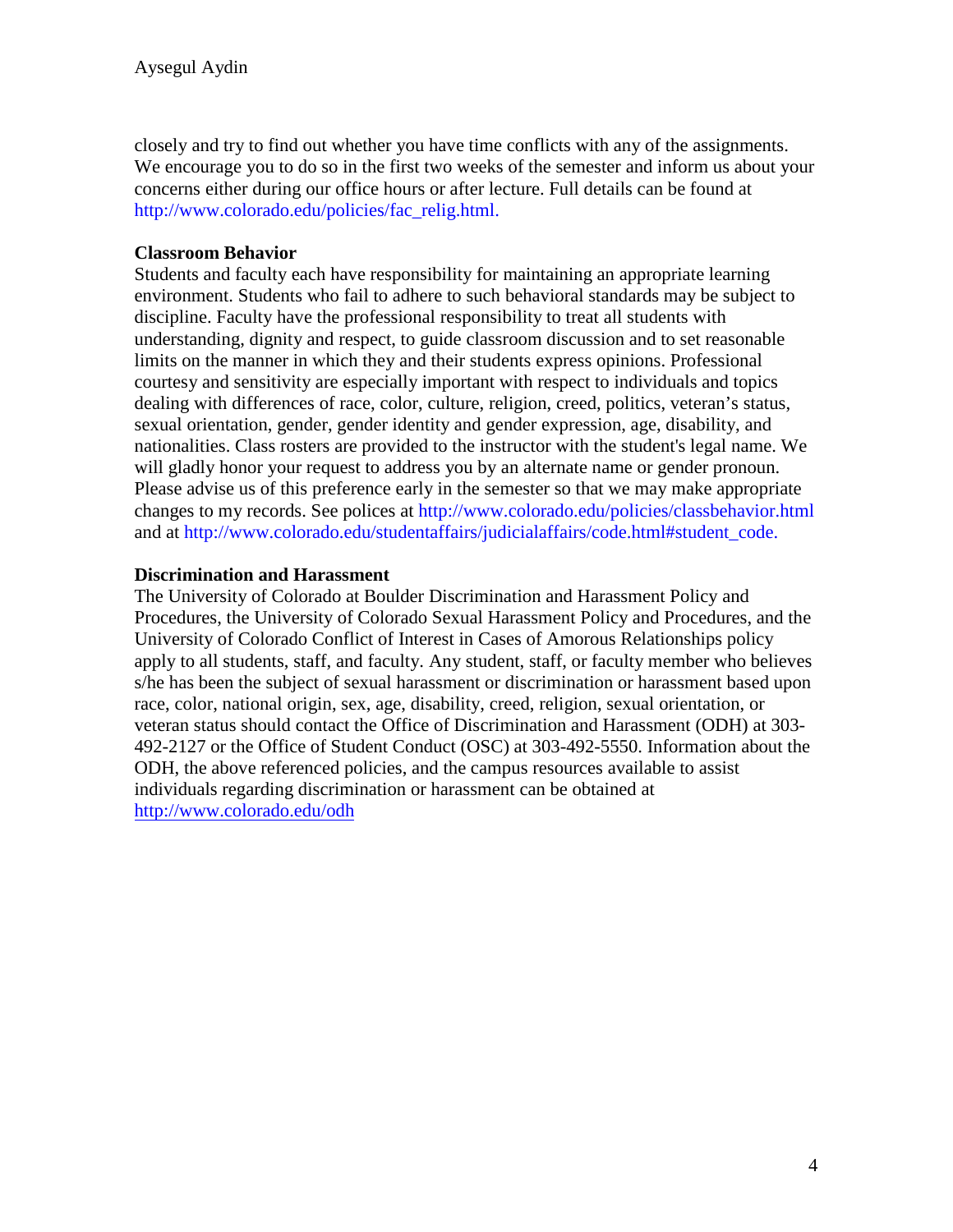# **CLASS SCHEDULE:**

### **WEEK 1 (JAN. 16-18): ORGANIZATION AND INTRODUCTORY MEETINGS**

### **WEEK 2 (JAN. 23-25): APPROACHES IN THE STUDY OF CONFLICT**

### **WEEK 3 (JAN.30-FEB.1): LOOKING FOR THE CAUSES OF WAR**

Is war predictable?

- o Blainey, Chapter 1
- o Waltz, Introduction and Conclusion
- o Kagan, Introduction

### **WEEK 4 (FEB.6-8): INTERNATIONAL CONFLICT AND THE LEADERS**

The First Image

- o Waltz, Chapter II and III
- o Freud, *Why War* (part of the correspondence with Einstein, please read Einstein's piece as well) and Jervis, *War and Misperception*
- o Kagan, Chapter 4, *Hitler in Power* and *Hitler's Plans* and Chapter 2, *Bismark's Era*

### **WEEK 5 (FEB.13-15): CLASS WRAP-UP AND QUIZ**

#### **WEEK 6 (FEB. 20-22)**: **ANARCHY AND HEGEMONIC WAR(S): RESTART THE SYSTEM!**

The Third Image

- o Gilpin, *Hegemonic War and International Change*
- o Waltz, Chapter V
- o Kagan, Chapter 1

### **WEEK 7 (FEB. 27-MARCH 1)**: **POWER POLITICS AND BALANCE OF POWER (THIRD IMAGE, AGAIN)**

Power Based Theories of War

- o Blainey, Chapter 8
- Waltz, Chapter VII
- o Kagan, Chapter 4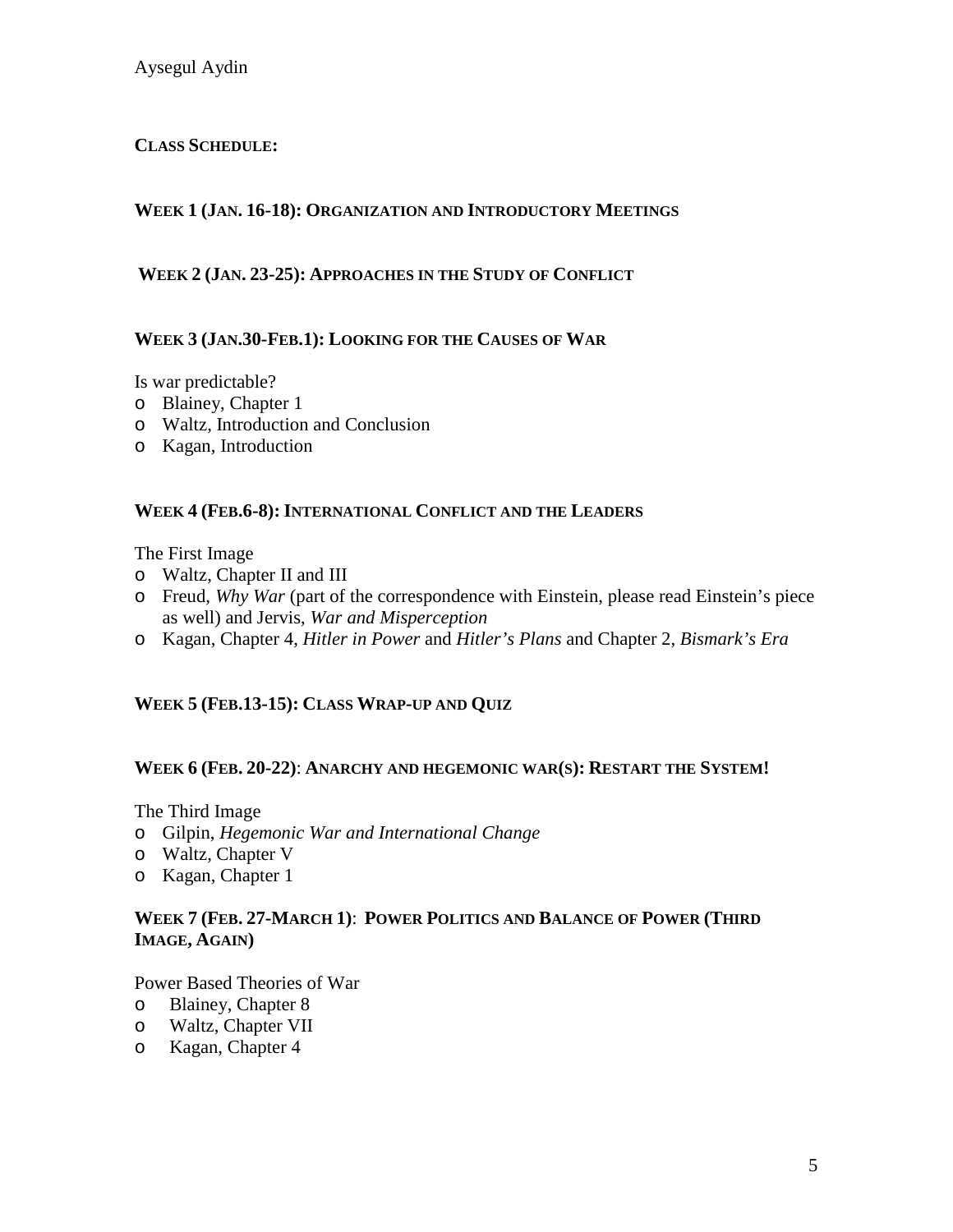# **WEEK 8 (MARCH 6-8): ARE LIBERALS STILL RIGHT?**

Second Image and Liberalism

- o Doyle, *Liberalism and World Politics*
- o Kagan, Chapter 2

Economics and War: the Pacifying Effect

o Blainey, Chapter 2

### **WEEK 9 (MARCH 13-15): CLASS WRAP-UP AND MIDTERM**

### **WEEK 10 (MARCH 20-22): TERRITORIAL CONFLICTS AND RIVALRIES**

Geography and War

- o Blainey, Chapter 7
- o NYTimes Op-ed: Learning to Live With a Changing World Map, Sept.22, 2017
- o Revisit Kagan Chapter 2, *Balkan Wars* and other territorial disputes

Dangerous Dyads?

- o Bremer, *Dangerous Dyads*
- o Revisit Kagan, Chapter 1 *The Origin of the Rivalry*

### **WEEK 11 (MARCH 27-29): SPRING BREAK**

#### **WEEK 12 (APRIL 3-5): PRESIDENTIAL USES OF FORCE AND WAR POWERS RESOLUTION**

Diversionary Conflict

- o Blainey, Chapter 5
- o NYTimes Op-ed: Stop the Unconstitutional War in Yemen, Oct.10, 2017.

#### **WEEK 13 (APRIL 10-12): AMERICAN STRATEGISTS IN COUNTERINSURGENCY WARS (FROM VIETNAM TO AFGHANISTAN)**

- o NYTimes Op-ed: How I didn't Dismantle Iraq's Army, Sept. 6, 2007.
- o NYTimes Op-ed: Waging War, One Police Precinct at a Time, Oct.15, 2010.<br>O Jason Lyall and Isaiah Wilson III. 2009. "Rage against the Machines: Explaining
- Jason Lyall and Isaiah Wilson III. 2009. "Rage against the Machines: Explaining Outcomes in Counterinsurgency Wars," *International Organization* 63(1): 67-106.